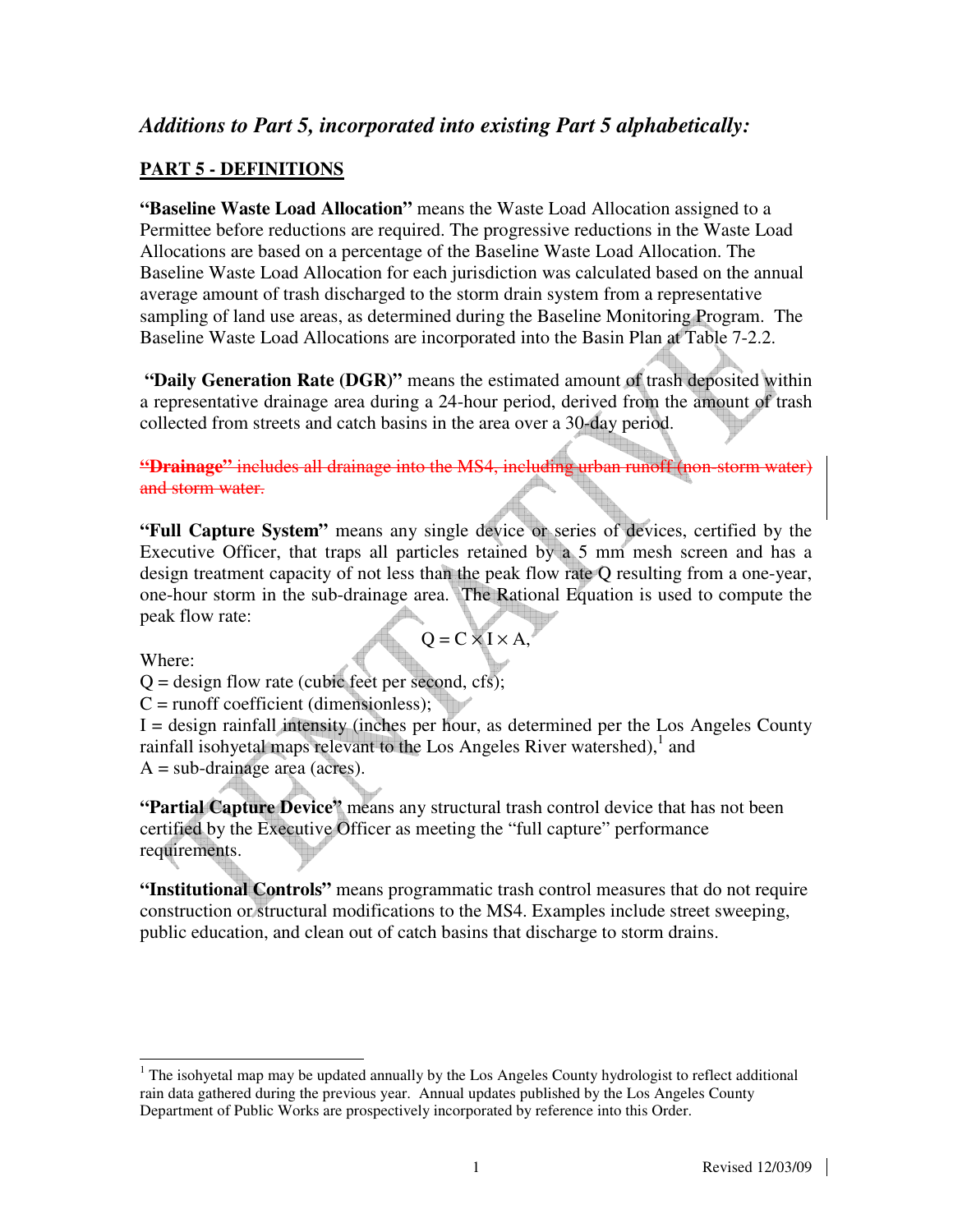## *Addition of New Part 7:*

#### **PART 7 - TOTAL MAXIMUM DAILY LOAD PROVISIONS**

The provisions of this Part implement and are consistent with the assumptions and requirements of Waste Load Allocations from TMDLs for which some or all of the Permittees in this Order are responsible.

#### **1. TMDL for Trash in the Los Angeles River Watershed**

- A. Waste Load Allocations: Each Permittee identified in Appendix 7-1 shall comply with the interim and final effluent limitations set forth in Appendix 7-1 hereto. $2$
- B. Compliance:
	- (1) Permittees may comply with the effluent limitations using any lawful means. Such compliance options are broadly classified as *full capture*, *partial capture*, or *institutional controls*, as described below, and any combination of these may be employed to achieve compliance:
		- (a) Full Capture Systems:
			- 1) The Basin Plan authorizes the Executive Officer to certify *full capture systems*, which are systems that meet the operating and performance requirements as described in this Order, and the procedures identified in "Procedures and Requirements for Certification of a Best Management Practice for Trash Control as a Full Capture System." (See Appendix  $7-2.3$ <sup>3</sup>
			- 2) Permittees are authorized to comply with their effluent limitations through certified *full capture systems* provided the requirements of paragraph 3), immediately below, and any conditions in the certification, continue to be met.
			- 3) Permittees may comply with their effluent limitations through progressive installation of *full capture systems* throughout their jurisdiction until all areas draining to the Los Angeles River system are addressed. For purposes of this Permit, attainment of the effluent limitations shall be conclusively presumed for any drainage area to the Los Angeles River (or its tributaries) where

<sup>&</sup>lt;sup>2</sup> The interim and final effluent limitations set forth in Appendix 7-1 are equivalent to the Compliance Points identified in Table 7-2.3 of the Basin Plan.

<sup>&</sup>lt;sup>3</sup> The Regional Board currently recognizes eight *full capture systems*. These are: Vortex Separation Systems (VSS) and seven other Executive Officer certified *full capture systems*, including specific types or designs of trash nets; two gross solids removal devices (GSRDs); catch basin brush inserts and mesh screens; vertical and horizontal trash capture screen inserts; and a connector pipe screen device.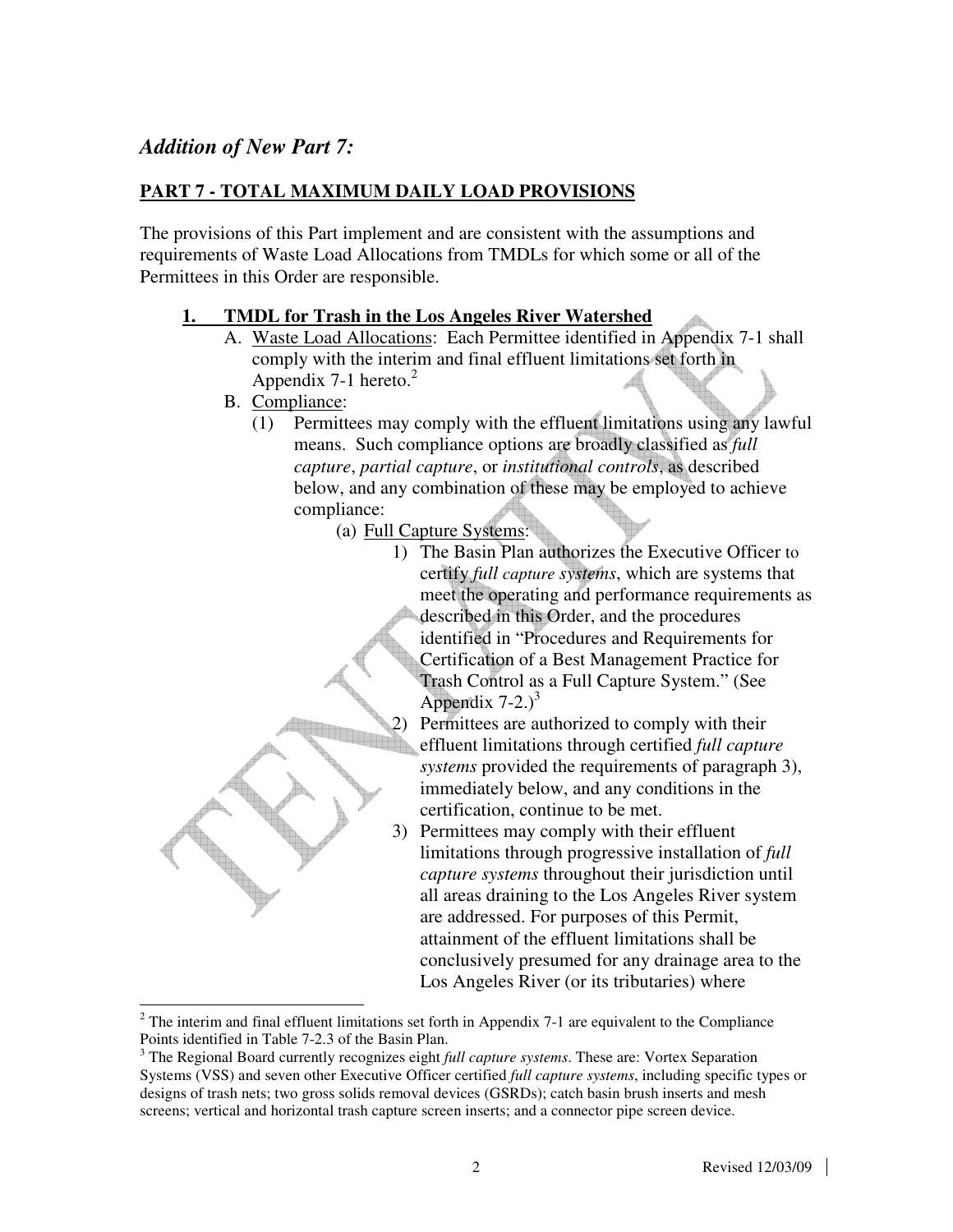certified *full capture systems* treat all drainage from the area, provided that the *full capture systems* are adequately sized– and maintained, and that maintenance records and performance data are maintained up-to-date and available for inspection by the Regional Board.

- i. A Permittee relying entirely on *full capture systems* shall be deemed in compliance with its final effluent limitation if it demonstrates that all drainage areas under its jurisdiction are serviced by appropriate certified *full capture systems* as described in paragraph  $(a)(3)$ .
- ii. A Permittee relying entirely on *full capture systems* shall be deemed in compliance with its interim effluent limitations:
	- 1. By demonstrating that *full capture systems* treat the percentage of drainage areas in the watershed that corresponds to the required trash abatement.
	- 2. Alternatively, a Permittee may propose a schedule for jurisdictionwide installation of *full capture systems*, targeting first the areas of greatest trash generation ( based upon the information on drainage area and litter generation rates by land use provided in Appendices I and III of the Los Angeles River Trash TMDL Staff Report) for the Executive Officer's approval. The Executive Officer shall not approve any such schedule that does not result in timely compliance with the final effluent limitations. A Permittee shall be deemed in compliance with its interim effluent limitations provided it is fully in compliance with any such approved schedule.
- (b) Partial Capture Devices and Institutional Controls: Permittees may comply with their interim and final effluent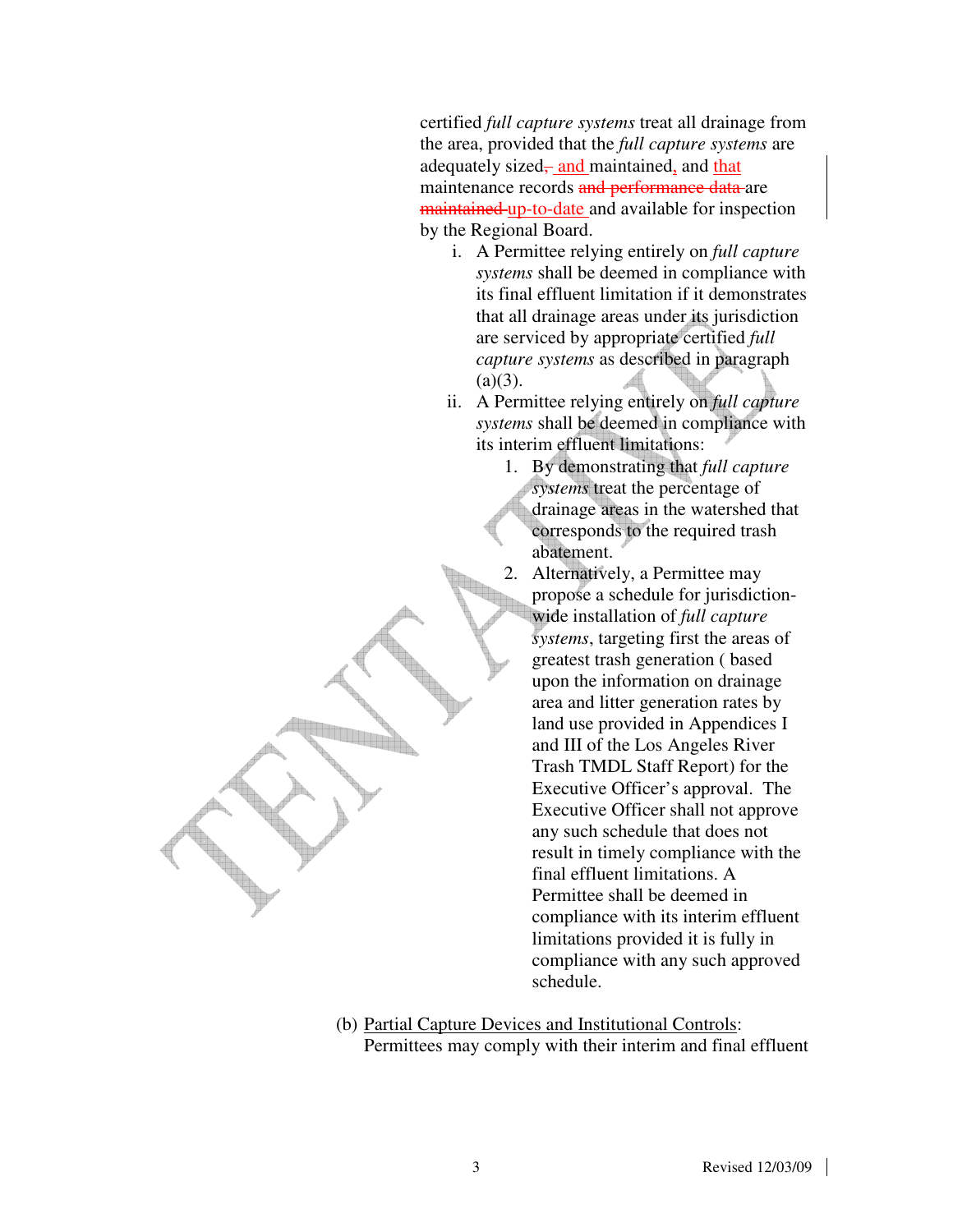limitations through the installation of *partial capture devices* and the application of *institutional controls*. 4

- 1) Trash discharges from areas serviced solely by *partial capture devices* may be estimated based on demonstrated performance of the device(s) in the jurisdictional area.<sup>5</sup> That is, trash reduction is equivalent to the *partial capture devices'* trash removal efficiency multiplied by the percentage of drainage area serviced by the devices.
- 2) Except as provided in subdivision 3), below, trash discharges from areas addressed by *institutional controls* and/or *partial capture devices* (where sitespecific performance data is not available) shall be calculated using a mass balance approach, based on the daily generation rate (DGR) for a representative area.<sup>6</sup> The DGR shall be determined from direct measurement of trash deposited in the drainage area during any thirty-day period between June  $22<sup>nd</sup>$  and September  $22<sup>nd</sup>$  exclusive of rain events<sup>7</sup>, and shall be re-calculated every year thereafter. The DGR shall be calculated as the total amount of trash collected during this period divided by 30 (the length of the collection period).

### *DGR = (Amount of trash collected during a 30 day collection period<sup>8</sup> ) / (30 days)*

The DGR for the applicable area of the jurisdiction shall be extrapolated from that of the representative drainage area. A mass balance equation shall be used to estimate the amount of trash discharged during a storm event.<sup>9</sup> The *Storm Event Trash Discharge* for a given rain event in a Permittee's drainage area shall be calculated by multiplying the number of days since the last street sweeping by the DGR and subtracting the amount of any trash recovered in the catch basins.<sup>10</sup> For each day of a

-4 While interim effluent limitations may be complied with using partial capture devices, compliance with final effluent limitations cannot be achieved with the exclusive use of partial capture devices. 5 Performance shall be demonstrated under different conditions (e.g. low to high trash loading).

<sup>6</sup> The area should be representative of the land uses within the jurisdiction and shall be approved by the Executive Officer prior to the 30-day collection period.

 $<sup>7</sup>$  Provided no special events are scheduled that may affect the representative nature of that collection</sup> period.

8 Between June 22<sup>nd</sup> and September 22<sup>nd</sup>

<sup>9</sup> Amount of trash shall refer to the uncompressed volume (in gallons) or drip-dry weight (in pounds) of trash collected.

 $10$  Any negative values shall be considered to represent a zero discharge.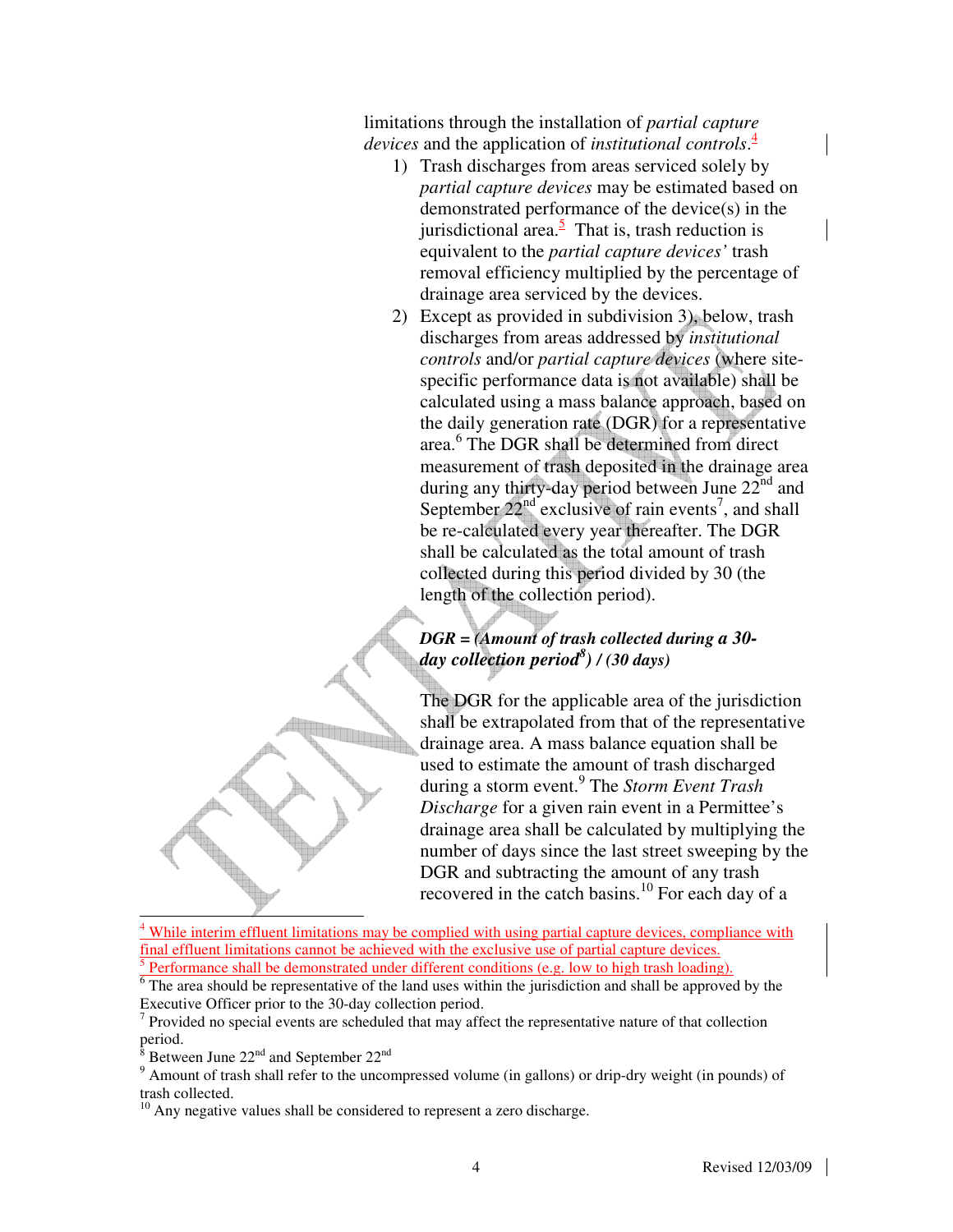storm event that generates precipitation greater than 0.25 inches, the Permittee shall calculate a *Storm Event Trash Discharge*.

*Storm Event Trash Discharge = [(Days since last street sweeping\*DGR)] – [Amount of trash recovered from catch basins]<sup>11</sup>*

The sum of the *Storm Event Trash Discharges* for the storm year shall be the Permittee's calculated annual trash discharge.

*Total Storm Year Trash Discharge =* ∑*Storm Event Trash Discharges from Drainage Area* 

- 3) The Executive Officer may approve alternative compliance monitoring approaches for calculating total storm year trash discharge, upon finding that the program will provide a scientifically-based estimate of the amount of trash discharged from the MS4.
- (c) Combined Compliance Approaches:

Permittees may comply with their interim and final effluent limitations through a combination of *full capture systems*, *partial capture devices*, and *institutional controls*. Permittees relying on a combination of approaches shall demonstrate compliance with the interim and final effluent limitations as specified in (a)(3) in areas where *full capture systems* are installed and as specified in (b)(2) in areas

where *partial capture devices* and *institutional controls* are applied.

Permittees that are not in compliance with the applicable interim and/or final effluent limitations as identified in Appendix 7-1 shall be in violation of this permit.

(a) Permittees relying on *partial capture devices* and/or *institutional controls* that have violated their interim or final effluent limitations as identified in Appendix 7-1 shall be presumed to have violated the applicable limitation for each day of each storm event that generated precipitation greater than 0.25 inches during the applicable storm year, except those storm days on which they establish that their cumulative Storm Event Trash Discharges have not exceeded the applicable effluent limitation.

j

 $11$  When more than one storm event occurs prior to the next street sweeping the discharge shall be calculated from the date of the last assessment.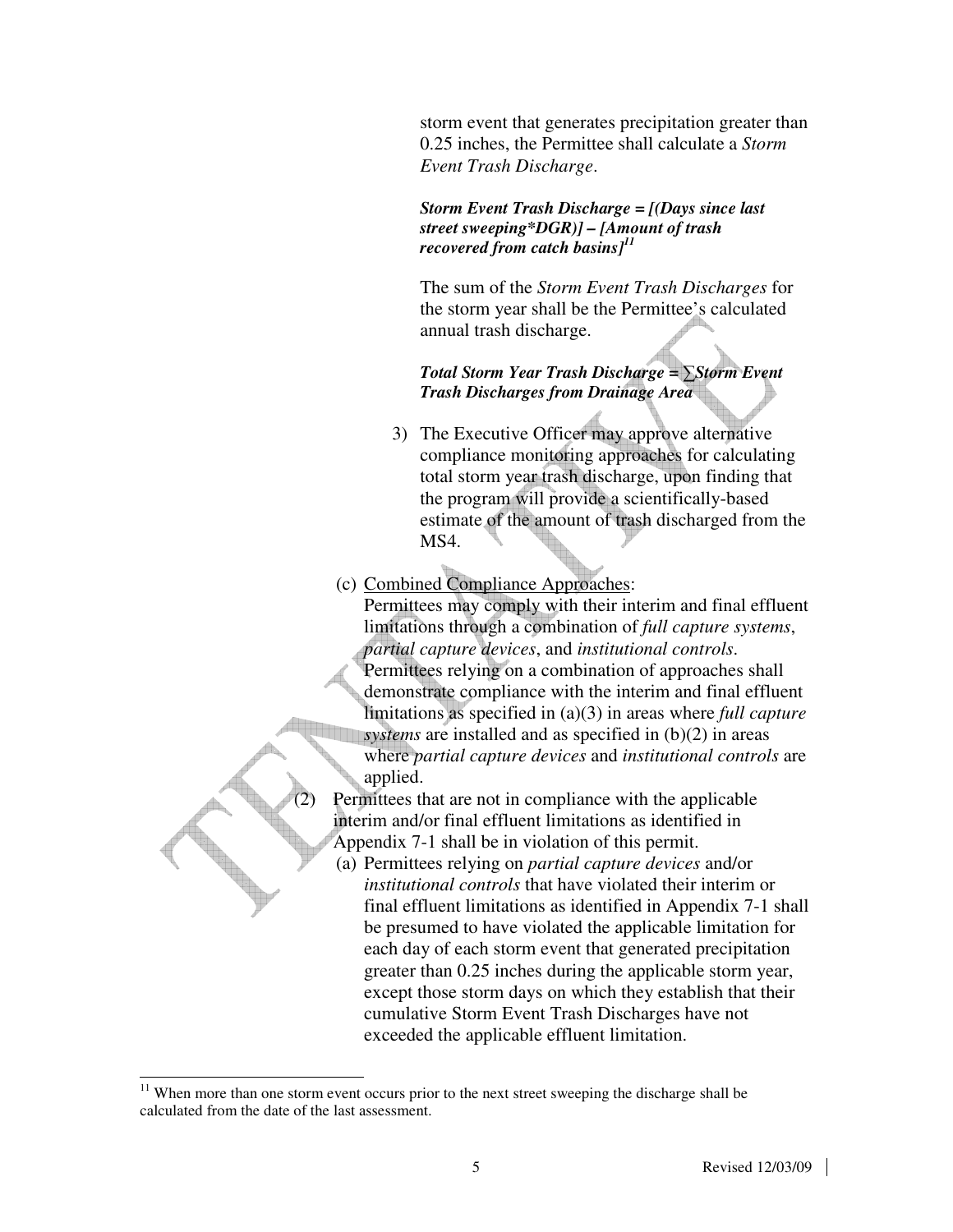- (b) For Permittees relying on full capture systems who have failed to demonstrate that the *full capture systems* for any drainagedrainage area are adequately sized–and maintained, and that maintenance records and performance data are maintained up-to-date and available for inspection by the Regional Board, and that they are in compliance with any conditions of their certification, shall be presumed to have discharged trash in an amount that corresponds to the percentage of the baseline waste load allocation represented by the drainagedrainage area in question.
	- 1) A permitteePermittee may overcome this presumption by demonstrating (using any of the methods authorized in this Part  $7.1.B(1)(b)$ . that the actual or calculated discharge for that drainagedrainage area is in compliance with the applicable interim or final effluent limitations as specified in Appendix 7-1.
- (3) Any Permittee that fails to demonstrate that it is in compliance with the interim and final effluent limitations as specified in this Part 7.1 shall be presumed to have violated the applicable interim and/or final effluent limitations.
- (4)(3) Each Permittee shall be held liable for violations of the interim or final effluent limitations assigned to its jurisdiction. Any Permittee whose compliance strategy includes full or partial capture devices, that demonstrates that it has failed to comply with the effluent limitations in Appendix 7-1 because the Los Angeles County Flood Control District (District) has without good cause denied entitlements or other necessary authority for the timely installation and/or maintenance of such devices in parts of the MS4 physical infrastructure that are under the authority of the District, may be held jointly and severally liable with the District for violations of the interim or final effluent limitations assigned to that jurisdiction. The District's liability, however, shall be limited to violations related to the drainage areas within the jurisdiction where the District has authority over the relevant portions of the MS4 physical infrastructure. In determining whether the District's action was without good cause, the burden shall be on the Permittee making the claim, and the Regional Board will consider the mission and responsibilities of the District, and any reasons the District may present for its decision. Nothing in this Order, or a determination as to good cause in an order to enforce the terms of this Order, shall affect the right of either the District or the jurisdiction to seek indemnity or other recourse from the other as they deem appropriate. Any Permittee that establishes that it lacks authority over the MS4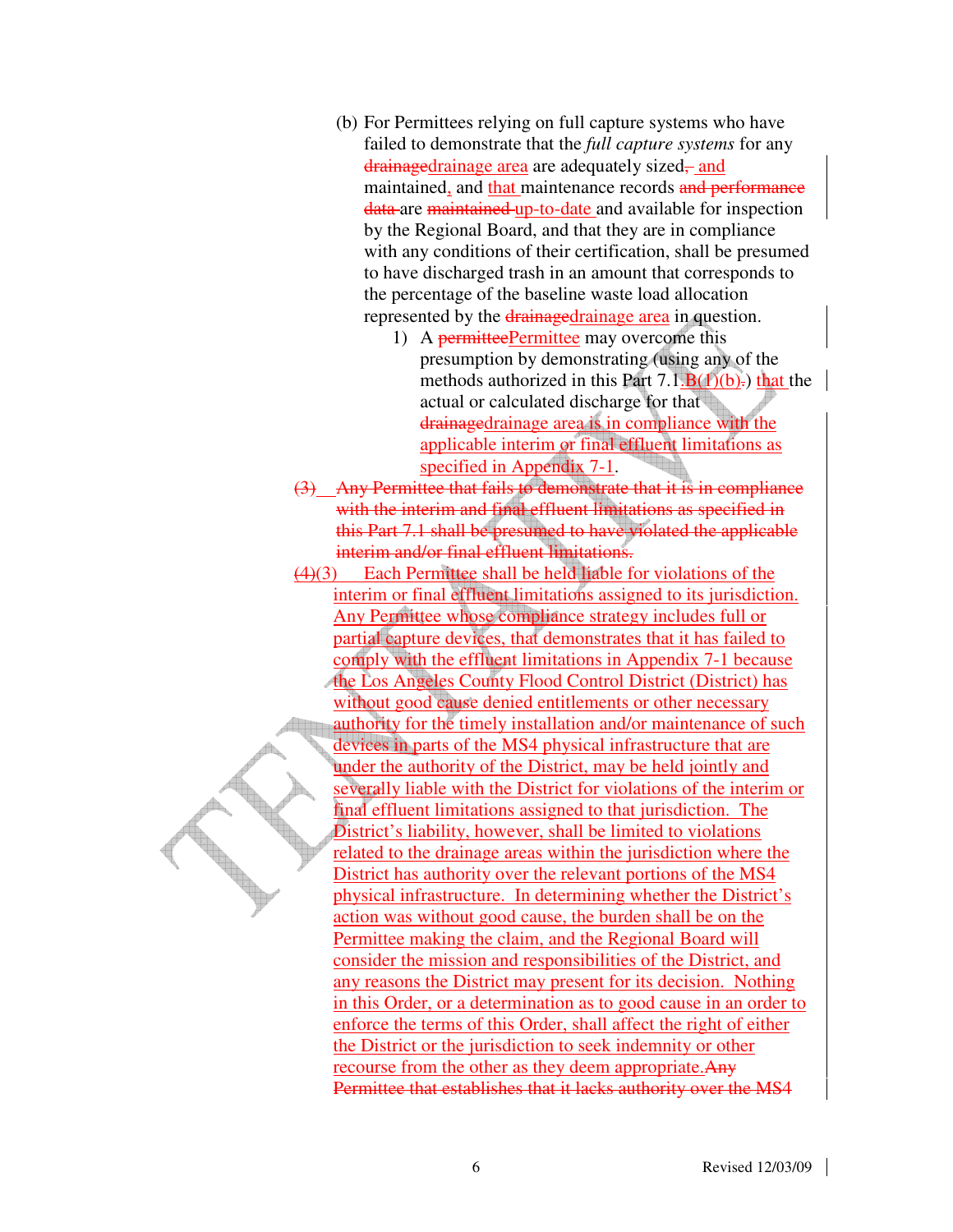physical infrastructure because it is under the authority of the Los Angles County Flood Control District shall be held jointly and severally liable with the Los Angeles County Flood Control District for violations of the interim or final effluent limitations assigned to that jurisdiction unless the Permittee and the Flood Control District submit a duly executed agreement (the terms of which has been approved by the Executive Officer to ensure it is consistent with the requirements of this Order) that allocates between them all responsibility for compliance with these provisions, and further provided that the Permittee is in compliance with its respective obligations under the agreement.

- C. Monitoring and Reporting Requirements (pursuant to Water Code section 13383)
	- (1) Within 60 days of adoption of Part 7, Section 1 (Los Angeles River Trash TMDL) and on October 31, 2010 and every year thereafter, each Permittee identified in Appendix 7-1 shall submit a TMDL Compliance Report detailing compliance with the interim and final effluent limitations. Reporting shall include the information specified below. The report shall be submitted on a reporting form to be specified by the Executive Officer. The report shall be signed under penalty of perjury by the Director of Public Works or other agency head (or their delegee) that is responsible for ensuring compliance with this permit. Permittees shall be charged with and shall demonstrate compliance with the relevant effluent limitations beginning with their October 31, 2010 TMDL Compliance Report.

(a) Reporting Compliance based on Full Capture Systems: Permittees identified in Appendix 7-1 shall provide information on the number and location of full capture installations, the sizing of each full capture installation, the drainage areas addressed by these installations, and compliance with the applicable interim or final effluent limitation, in their TMDL Compliance Report. The Regional Board will periodically audit sizing, performance, and other data to validate that a system satisfies the criteria established for a *full capture system* and any conditions established by the Executive Officer in the certification.

- (b) Reporting Compliance based on Partial Capture Systems and/or Institutional Controls:
- (1) Using Site-Specific Performance Data: Permittees identified in Appendix 7-1 shall provide (i) site-specific performance data for the applicable  $device(s)$ ,  $(ii)$  information on the number and location of such installations, and the drainage areas addressed by these installations, and (iii) calculated compliance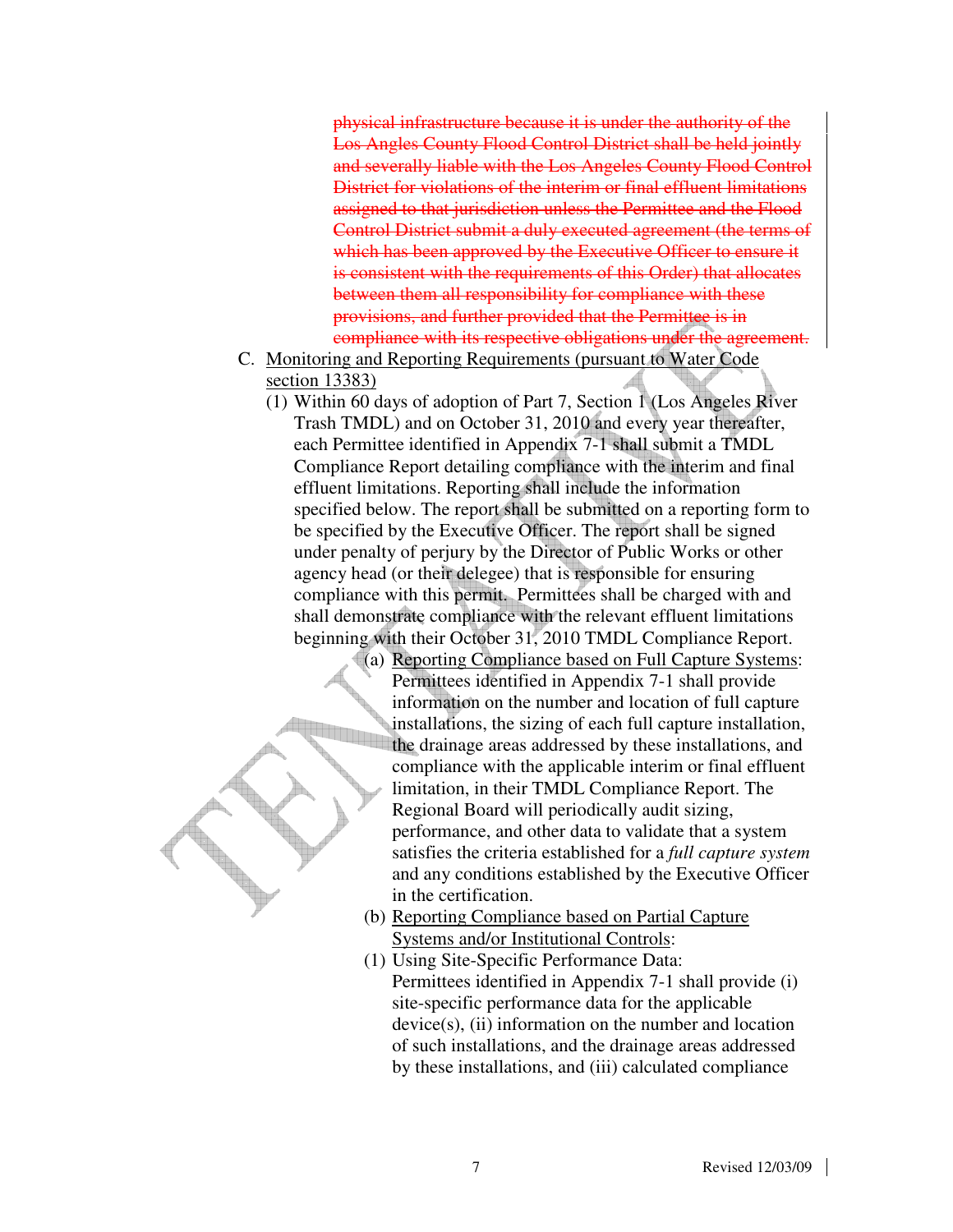with the applicable effluent limitations, in their TMDL Compliance Report.

- (2) Using Direct Measurement of Trash Discharge: Permittees identified in Appendix 7-1 shall provide an accounting of DGR and trash removal via street sweeping, catch basin clean outs, etc., in a database to facilitate the calculation of discharge for each rain event. The database shall be maintained and provided to the Regional Board for inspection upon request. Permittees identified in Appendix 7-1 shall provide the annual DGR, calculated storm year discharge, and compliance with the applicable effluent limitation, in their TMDL Compliance Report.
- (c) Reporting Compliance based on Combined Compliance Approaches:

Permittees identified in Appendix 7-1 shall provide the information specified in subsection (a) for areas where full capture systems are installed and that specified in subsection  $(b)(1)$  or  $(b)(2)$ , as appropriate, for areas where partial capture devices and institutional controls are applied. Permittees shall also provide information on compliance with the applicable effluent limitation based on the combined compliance approaches, in their TMDL Compliance Report

 (2) Violation of the reporting requirements of this Part shall be punishable pursuant to inter alia Water Code subdivision (a)(1) of section 13385.1 and/or subdivision (a)(3) of section 13385.

<u>III m</u>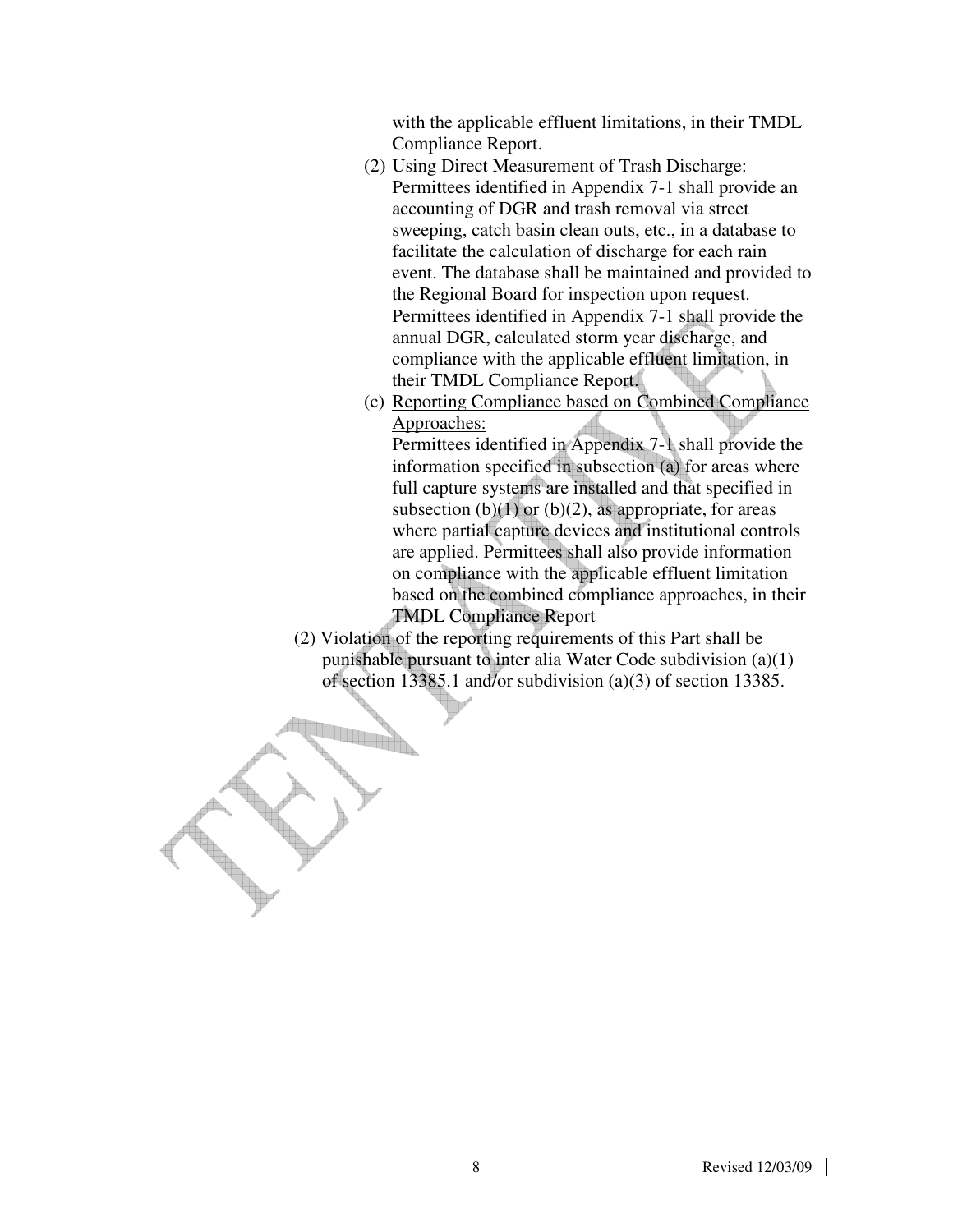**Appendix 7-1** 

**Interim and Final Effluent Limitations for Trash for Permittees Identified as Responsible Jurisdictions in the Los Angeles River Watershed Trash TMDL**

**The Second Street**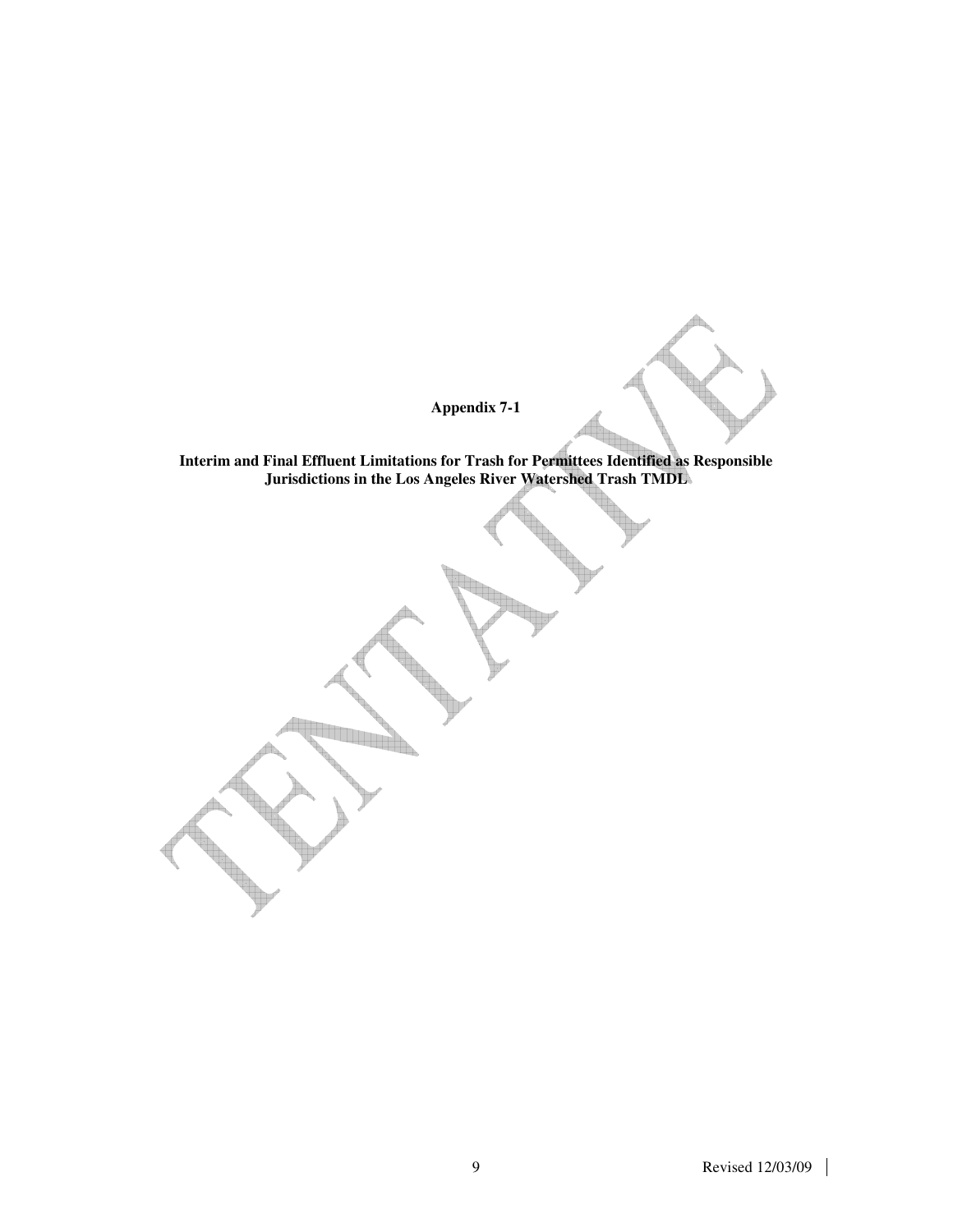| (ganons of uncompressed trash) |          |                 |                  |                 |                 |                  |                |  |  |  |  |  |
|--------------------------------|----------|-----------------|------------------|-----------------|-----------------|------------------|----------------|--|--|--|--|--|
| <b>Permittees</b>              | 2010     | 2011            | 2012             | 2013            | 2014            | 2015             | $2016^{14}$    |  |  |  |  |  |
|                                | $(50\%)$ | $(40\%)$        | $(30\%)$         | $(20\%)$        | $(10\%)$        | $(3.3\%)$        | $(0\%)$        |  |  |  |  |  |
| Alhambra                       | 19952    | 15961           | 11971            | 7981            | 3990            | 1317             | 0              |  |  |  |  |  |
| Arcadia                        | 25054    | 20043           | 15032            | 10022           | 5011            | 1654             | $\overline{0}$ |  |  |  |  |  |
| Bell                           | 8013     | 6410            | 4808             | 3205            | 1603            | 529              | 0              |  |  |  |  |  |
| <b>Bell Gardens</b>            | 6750     | 5400            | 4050             | 2700            | 1350            | 446              | 0              |  |  |  |  |  |
| <b>Bradbury</b>                | 2139     | 1711            | 1283             | 855             | 428             | 141              | $\overline{0}$ |  |  |  |  |  |
| <b>Burbank</b>                 | 46295    | 37036           | 27777            | 18518           | 9259            | 3055             | $\overline{0}$ |  |  |  |  |  |
| Calabasas                      | 11253    | 9002            | 6752             | 4501            | 2251            | 743              | $\overline{0}$ |  |  |  |  |  |
| Carson                         | 3416     | 2733            | 2050             | 1366            | 683             | $\overline{225}$ | $\mathbf 0$    |  |  |  |  |  |
| Commerce                       | 29367    | 23493           | 17620            | 11747           | 5873            | 1938             | $\overline{0}$ |  |  |  |  |  |
| Compton                        | 26596    | 21276           | 15957            | 10638           | 5319            | 1755             | $\overline{0}$ |  |  |  |  |  |
| Cudahy                         | 2968     | 2374            | 1781             | 1187            | 594             | 196              | $\mathbf 0$    |  |  |  |  |  |
| Downey                         | 19532    | 15625           | 11719            | 7813            | 3906            | 1289             | $\overline{0}$ |  |  |  |  |  |
| Duarte                         | 6105     | 4884            | 3663             | 2442            | 1221            | 403              | $\overline{0}$ |  |  |  |  |  |
| El Monte                       | 21104    | 16883           | 12662            | 8442            | 4221            | 1393             | 0              |  |  |  |  |  |
| Glendale                       | 70157    | 56126           | 42094            | 28063           | 14031           | 4630             | $\mathbf 0$    |  |  |  |  |  |
| Hidden Hills                   | 1832     | 1465            | 1099             | 733             | 366             | 121              | $\mathbf 0$    |  |  |  |  |  |
| <b>Huntington Park</b>         | 9580     | 7664            | 5748             | 3832            | 1916            | 632              | $\overline{0}$ |  |  |  |  |  |
| Irwindale                      | 6176     | 4941            | 3706             | 2470            | 1235            | 408              | $\overline{0}$ |  |  |  |  |  |
| La Cañada Flintridge           | 16748    | 13398           | 10049            | 6699            | 3350            | 1105             | $\mathbf 0$    |  |  |  |  |  |
| Los Angeles                    | 687423   | 549938          | 412454           | 274969          | 137485          | 45370            | $\mathbf 0$    |  |  |  |  |  |
| Los Angeles County             | 155112   | 124089          | 93067            | 62045           | 31022           | 10237            | $\overline{0}$ |  |  |  |  |  |
| Lynwood                        | 14101    | 11280           | 8460             | 5640            | 2820            | 931              | $\pmb{0}$      |  |  |  |  |  |
| Maywood                        | 3065     | 2452            | 1839             | 1226            | 613             | 202              | $\overline{0}$ |  |  |  |  |  |
| Monrovia                       | 23344    | 18675           | 14006            | 9337            | 4669            | 1541             | $\mathbf 0$    |  |  |  |  |  |
| Montebello                     | 25185    | 20148           | 15111            | 10074           | 5037            | 1662             | $\overline{0}$ |  |  |  |  |  |
| <b>Monterev Park</b>           | 19450    | 15560           | 11670            | 7780            | 3890            | 1284             | $\overline{0}$ |  |  |  |  |  |
| Paramount                      | 13726    | 10981           | 8236             | 5490            | 2745            | 906              | $\mathbf 0$    |  |  |  |  |  |
| Pasadena                       | 55999    | 44799           | 33599            | 22400           | 11200           | 3696             | $\overline{0}$ |  |  |  |  |  |
| Pico Rivera                    | 6977     | 5581            | 4186             | 2791            | 1395            | 460              | 0              |  |  |  |  |  |
| Rosemead                       | 13653    | 10922           | 8192             | 5461            | 2731            | 901              | $\pmb{0}$      |  |  |  |  |  |
| San Fernando                   | 6974     | 5579            | 4184             | 2789            | 1395            | 460              | $\Omega$       |  |  |  |  |  |
| San Gabriel                    | 10172    | 8137            | 6103             | 4069            | 2034            | 671              | $\mathbf 0$    |  |  |  |  |  |
| San Marino                     | 7196     | 5756            | 4317             | 2878            | 1439            | 475              | $\overline{0}$ |  |  |  |  |  |
| Santa Clarita                  | 451      | 360             | $\overline{270}$ | 180             | $\overline{90}$ | $\overline{30}$  | $\overline{0}$ |  |  |  |  |  |
| Sierra Madre                   | 5806     | 4644            | 3483             | 2322            | 1161            | 383              | $\mathbf 0$    |  |  |  |  |  |
| Signal Hill                    | 4717     | 3774            | 2830             | 1887            | 943             | 311              | $\overline{0}$ |  |  |  |  |  |
| Simi Valley                    | 69       | $\overline{55}$ | 41               | $\overline{27}$ | 14              | $\overline{5}$   | $\overline{0}$ |  |  |  |  |  |
| South El Monte                 | 8000     | 6400            | 4800             | 3200            | 1600            | 528              | $\overline{0}$ |  |  |  |  |  |
| South Gate                     | 21952    | 17562           | 13171            | 8781            | 4390            | 1449             | $\mathbf 0$    |  |  |  |  |  |
| South Pasadena                 | 7454     | 5963            | 4472             | 2981            | 1491            | 492              | $\overline{0}$ |  |  |  |  |  |
| <b>Temple City</b>             | 8786     | 7029            | 5272             | 3514            | 1757            | 580              | $\pmb{0}$      |  |  |  |  |  |
| Vernon                         | 23602    | 18881           | 14161            | 9441            | 4720            | 1558             | 0              |  |  |  |  |  |
|                                |          |                 |                  |                 |                 |                  |                |  |  |  |  |  |

**Table 1a: Los Angeles River Watershed Trash Effluent Limitations<sup>12</sup> per Storm Year<sup>13</sup> (gallons of uncompressed trash)**

 $\overline{a}$ 

 $12$  Effluent limitations are expressed as allowable trash discharge relative to baseline Waste Load Allocations specified in Table 7-2.2 of the Basin Plan.

<sup>&</sup>lt;sup>13</sup> Storm year is defined as October 1 to September 30 herein.

<sup>&</sup>lt;sup>14</sup> Permittees shall achieve their final effluent limitation of zero trash discharge for the 2015-2016 storm year and every year thereafter.